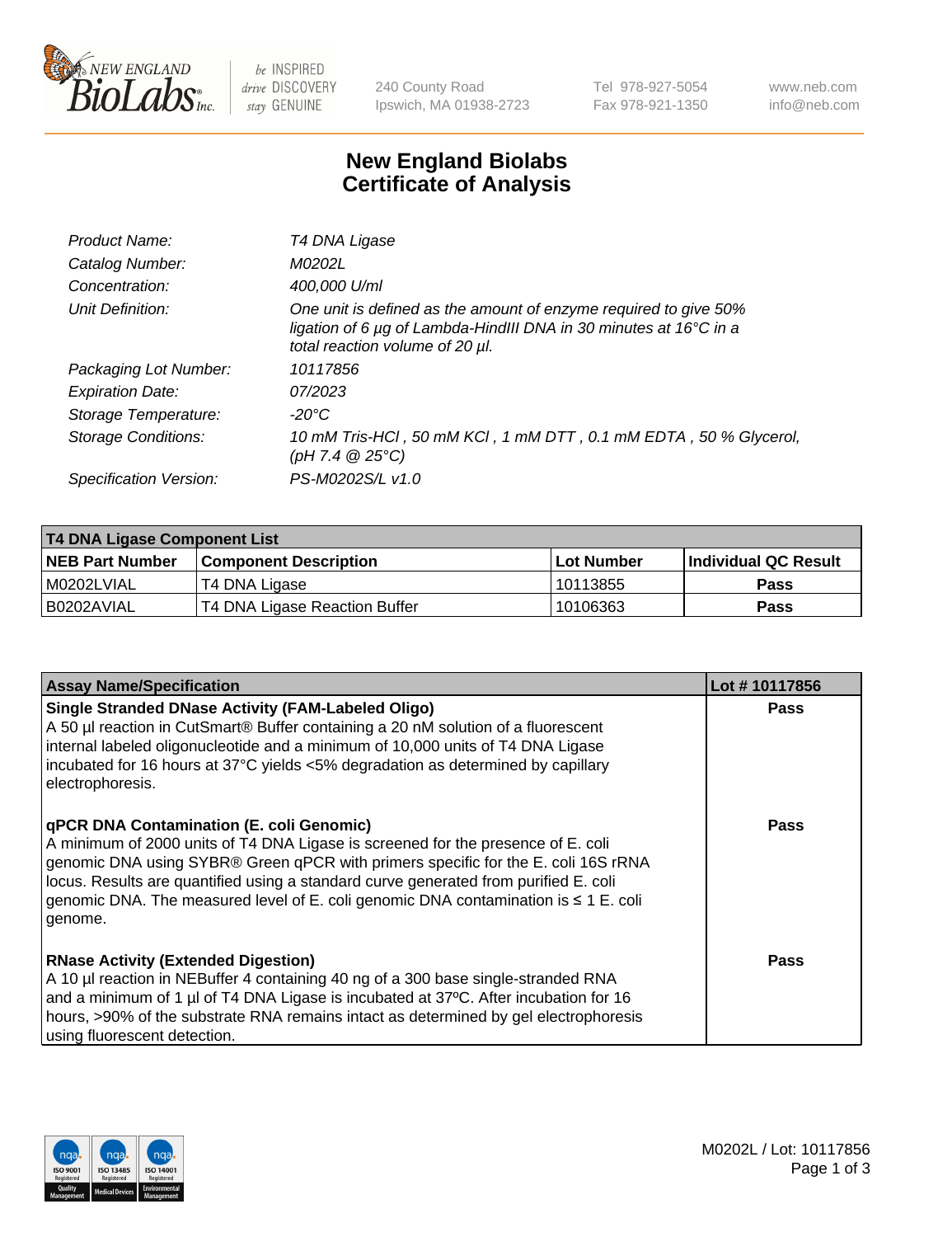

be INSPIRED drive DISCOVERY stay GENUINE

240 County Road Ipswich, MA 01938-2723 Tel 978-927-5054 Fax 978-921-1350

www.neb.com info@neb.com

| <b>Assay Name/Specification</b>                                                                                                                                                                                                                                                                                                                                      | Lot #10117856 |
|----------------------------------------------------------------------------------------------------------------------------------------------------------------------------------------------------------------------------------------------------------------------------------------------------------------------------------------------------------------------|---------------|
| <b>Protein Purity Assay (SDS-PAGE)</b><br>T4 DNA Ligase is ≥ 95% pure as determined by SDS-PAGE analysis using Coomassie Blue<br>detection.                                                                                                                                                                                                                          | <b>Pass</b>   |
| <b>Protein Concentration (A280)</b><br>The concentration of T4 DNA Ligase is 0.4 mg/ml +/- 10% as determined by UV<br>absorption at 280 nm. Protein concentration is determined by the Pace method using<br>the extinction coefficient of 57,675 and molecular weight of 55,292 daltons for T4<br>DNA Ligase (Pace, C.N. et al. (1995) Protein Sci., 4, 2411-2423).  | <b>Pass</b>   |
| Double Stranded DNase Activity (Labeled Oligo)<br>A 50 µl reaction in CutSmart® Buffer containing a 20 nM solution of a fluorescent<br>labeled double-stranded oligonucleotide containing a blunt end and a minimum of<br>10,000 units of T4 DNA Ligase incubated for 16 hours at 37°C yields <5% degradation<br>as determined by capillary electrophoresis.         | <b>Pass</b>   |
| <b>DNase Activity (Labeled Oligo, 3' extension)</b><br>A 50 µl reaction in CutSmart® Buffer containing a 20 nM solution of a fluorescent<br>labeled double-stranded oligonucleotide containing a 3' extension and a minimum of<br>10,000 units of T4 DNA Ligase incubated for 16 hours at 37°C yields <5% degradation<br>as determined by capillary electrophoresis. | Pass          |
| <b>DNase Activity (Labeled Oligo, 5' extension)</b><br>A 50 µl reaction in CutSmart® Buffer containing a 20 nM solution of a fluorescent<br>labeled double-stranded oligonucleotide containing a 5' extension and a minimum of<br>10,000 units of T4 DNA Ligase incubated for 16 hours at 37°C yields <5% degradation<br>as determined by capillary electrophoresis. | Pass          |
| <b>Exonuclease Activity (Radioactivity Release)</b><br>A 50 µl reaction in NEBuffer 1 containing 1 µg of a mixture of single and<br>double-stranded [3H] E. coli DNA and a minimum of 2000 units of T4 DNA Ligase<br>incubated for 4 hours at 37°C releases <0.1% of the total radioactivity.                                                                        | Pass          |
| <b>Endonuclease Activity (Nicking)</b><br>A 50 µl reaction in NEBuffer 1 containing 1 µg of supercoiled PhiX174 DNA and a<br>minimum of 2000 units of T4 DNA Ligase incubated for 4 hours at 37°C results in <10%<br>conversion to the nicked form as determined by agarose gel electrophoresis.                                                                     | Pass          |
| <b>Non-Specific DNase Activity (16 Hour)</b><br>A 50 µl reaction in NEBuffer 1 containing 1 µg of CIP-treated Lambda-HindIII DNA and<br>a minimum of 2000 units of T4 DNA Ligase incubated for 16 hours at 37°C results in a                                                                                                                                         | <b>Pass</b>   |